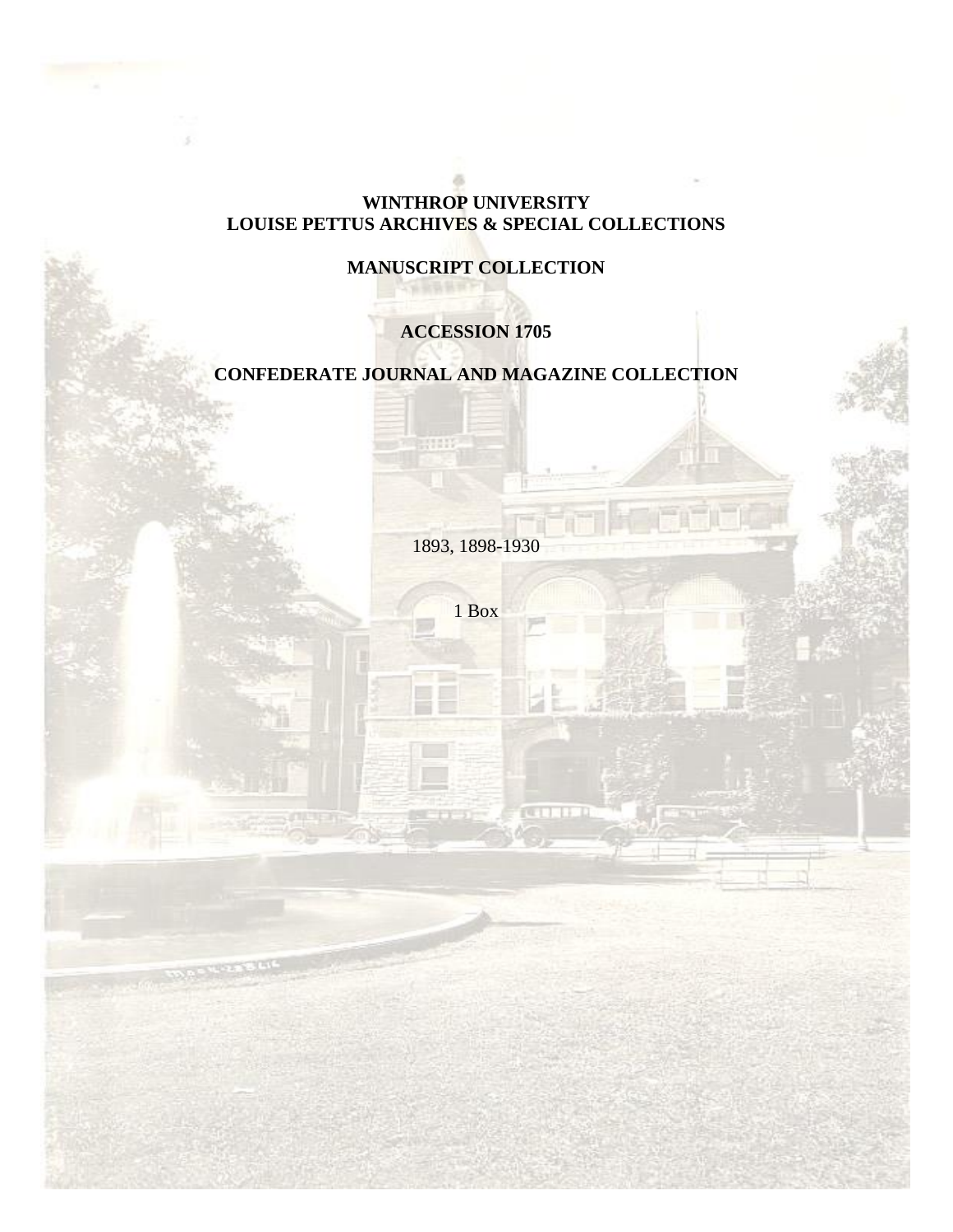#### **WINTHROP UNIVERSITY LOUISE PETTUS ARCHIVES & SPECIAL COLLECTIONS**

#### **MANUSCRIPT COLLECTION**

ADDITIONS: \_\_\_\_, \_\_\_\_, \_\_\_\_\_\_ DATE: <u>October 30, 2019</u>

ACC. NO.: **\_1705\_** PROCESSED BY: Andrew Johnston NO. OF SECTIONS: 2

#### **CONFEDERATE JOURNAL AND MAGAZINE COLLECTION**

**I**

The Confederate Veteran Magazine Collection was received from the York County Library via Jason Hyatt on August 8, 2019.

> Linear feet of shelf space occupied: .25 Approximate number of pieces: 500

Restrictions: Open to researchers under the rules and regulations of the Louise Pettus Archives & Special Collections at Winthrop University.

Literary Rights: For information concerning literary rights please contact the Louise Pettus Archives & Special Collections at Winthrop University.

Scope and Content Note: **This collection consists of the first four editions of the** *Confederate War Journal Illustrated* **and an incomplete run of the** *Confederate Veteran* **Magazine from 1893, 1898 through 1930. The** *Confederate Veteran* **was originally started in 1893 by Sumner A. Cunningham (1843-1913) as an effort raise funds for the construction of a monument to honor Jefferson Davis, the president of the Confederate States of America, in Richmond, VA. The magazine became very popular and was one of the most influential monthly magazines in the South. The magazine would eventually become the official voice of the United Confederate Veterans and later of the United Daughters of the Confederacy, and the Sons of Confederate Veterans. The magazine stayed in print through 1932. These magazines provide a valuable insight into the southern mindset following the American civil War and Reconstruction while offering personal accounts of the war. Historiography students would find these magazines helpful in analyzing the histories of the American Civil War from the losing side's perspective.**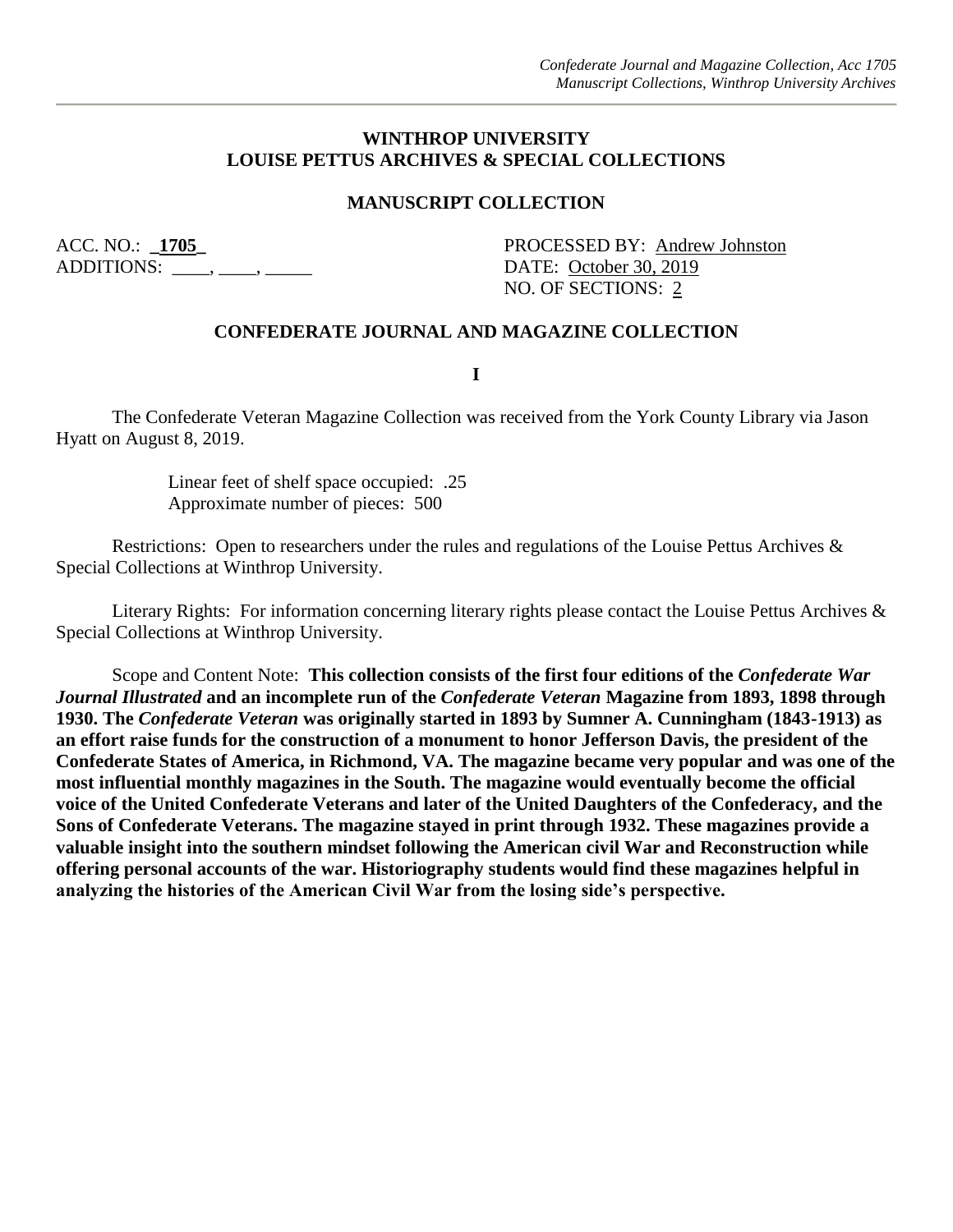### **II**

#### **DESCRIPTION OF SERIES**

#### **Box(es) Folder(s) Series Year(s)**

### 1 -- *CONFEDERATE VETERAN* MAGAZINE 1898-1930

This series consists of original editions of the Confederate Magazine that contain articles, anecdotes, reunion information, advertisements, poems, and other writings of interest to and related to Confederate Veterans of the American Civil War. *\*Please see Appendix I for a listing individual editions of the magazine in the collection.* 

#### 1 -- *CONFEDERATE WAR JOURNAL ILLUSTRATED* 1893

This series consists of original editions of the Confederate Journal that contain articles, portraits, historical sketches an drawings, anecdotes, advertisements, poems, and other writings of interest related to the Confederate cause during the American Civil War. *\*Please see Appendix I for a listing individual editions of the* 

*magazine in the collection.*